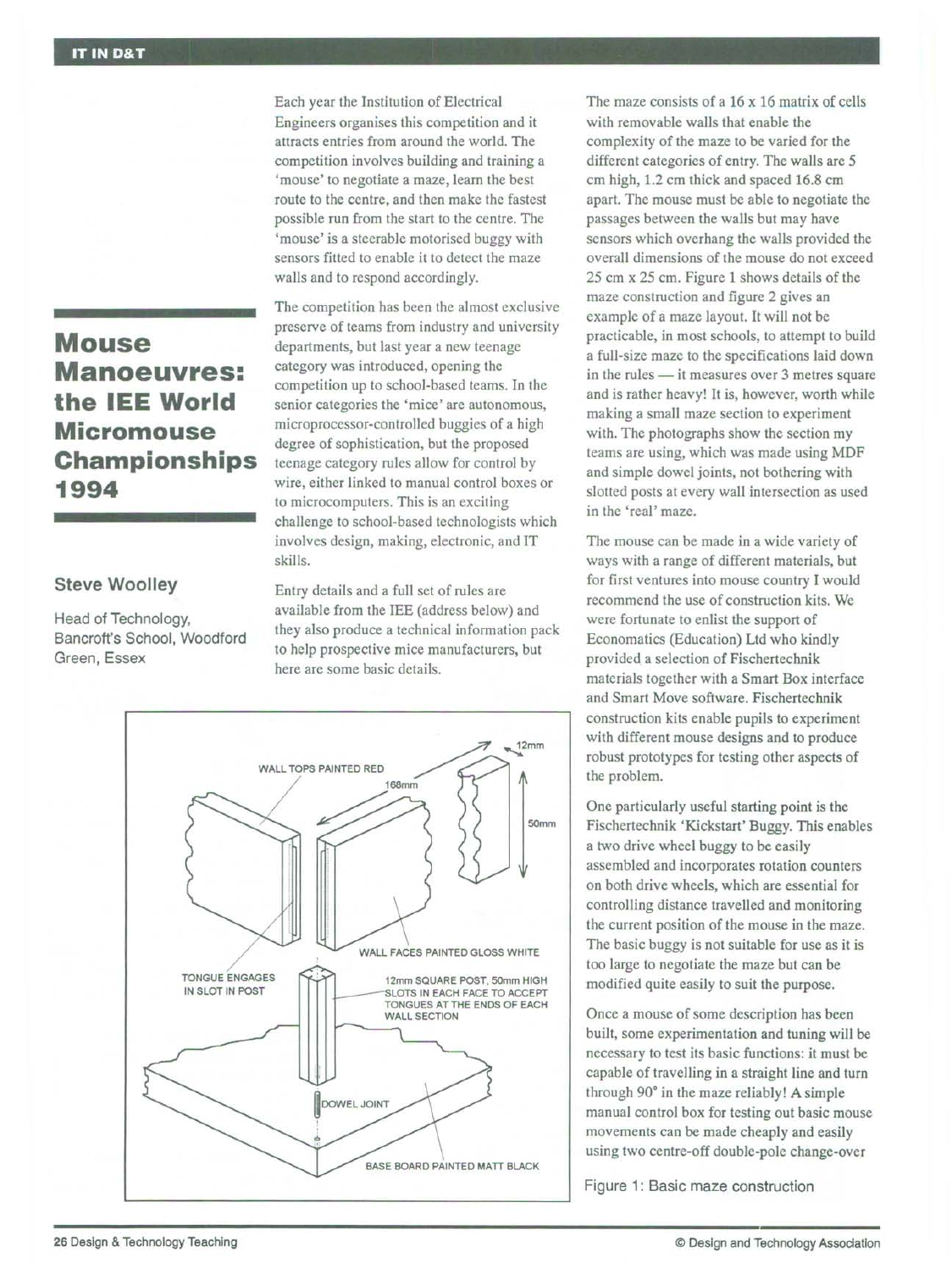



## Figure 3



resistor) sensors to detect side walls and obstructions in front. The LDRs respond to variations in light reflected from the red wall tops and when connected to Smart User Adaptors give a digital signal in the range 0-255 according to level. (The Smart Box has input ports for up to four analogue sensors of this type.) The two rotation counters were connected to two of the eight digital input

> The Smart Move software is Logo-like and simple procedures can be written to control the mouse with ease. The documentation accompanying the Kickstart Buggy provides useful help in tackling basic maze manoeuvres. Once the basic principles have been mastered it is possible to develop more elaborate control procedures. We have attempted to break the programming process into stages, progressing from simple tasks to more involved problems.

terminals, and the motors to the motor outputs.

switches as reversing switches (see figure 3). Manual control could be refined by building simple electronic systems into the control box to effect right and left 90° turns and to respond

To explore the potential of the Smart Box and Smart Move software the modified Kickstart Buggy was fitted with LDR (light-dependent

to feedback from simple sensors.

The first stage is simply getting the mouse to perform the basic manoeuvres required to negotiate the maze: running in a straight line, 90° turns and 180° turns. The second stage is getting the mouse to respond to sensor inputs



Testing the steering system of the prototype mouse

 $\alpha_2$